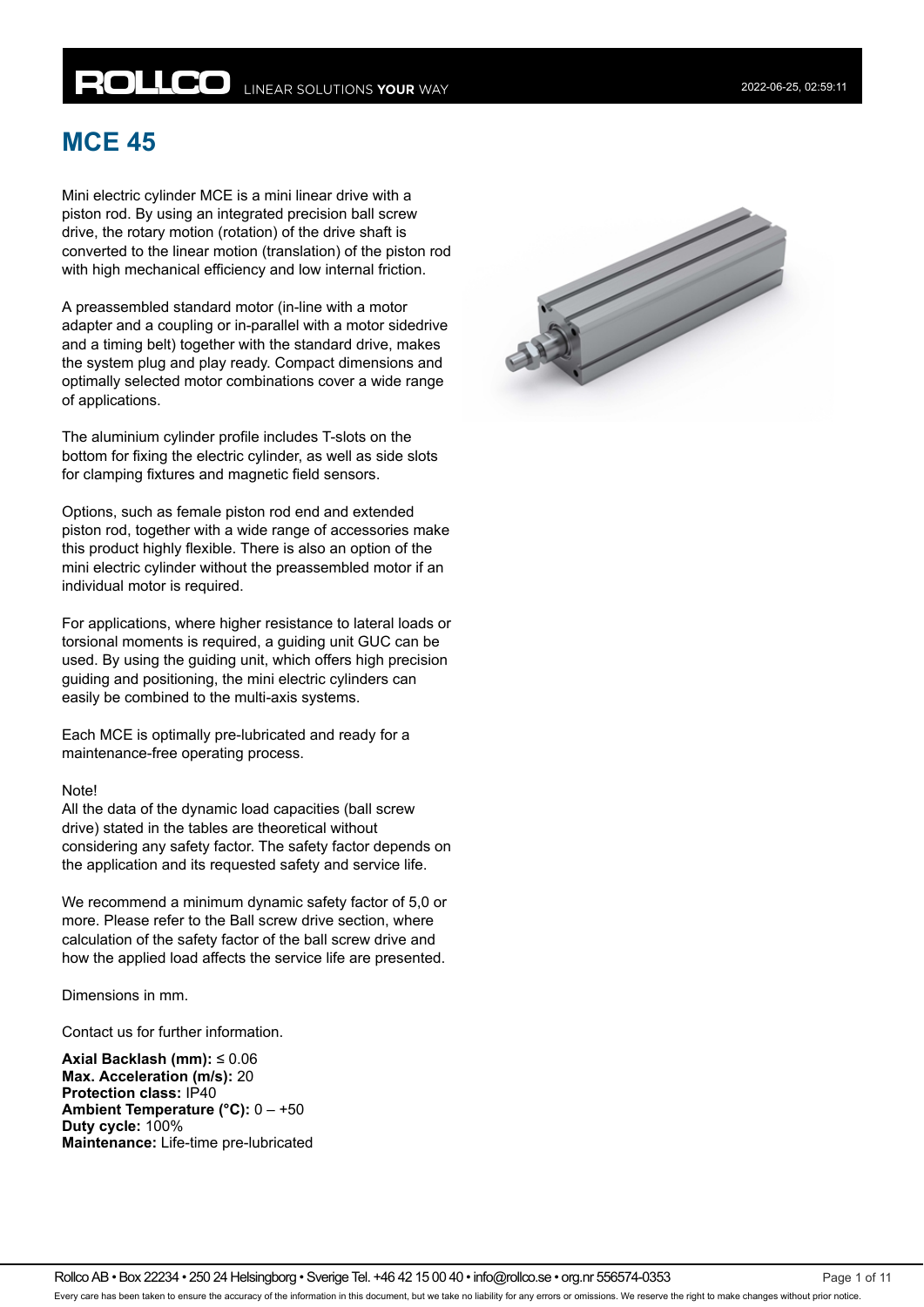



Rollco AB • Box 22234 • 250 24 Helsingborg • Sverige Tel. +46 42 15 00 40 • info@rollco.se • org.nr 556574-0353 Page 2 of 11 Every care has been taken to ensure the accuracy of the information in this document, but we take no liability for any errors or omissions. We reserve the right to make changes without prior notice.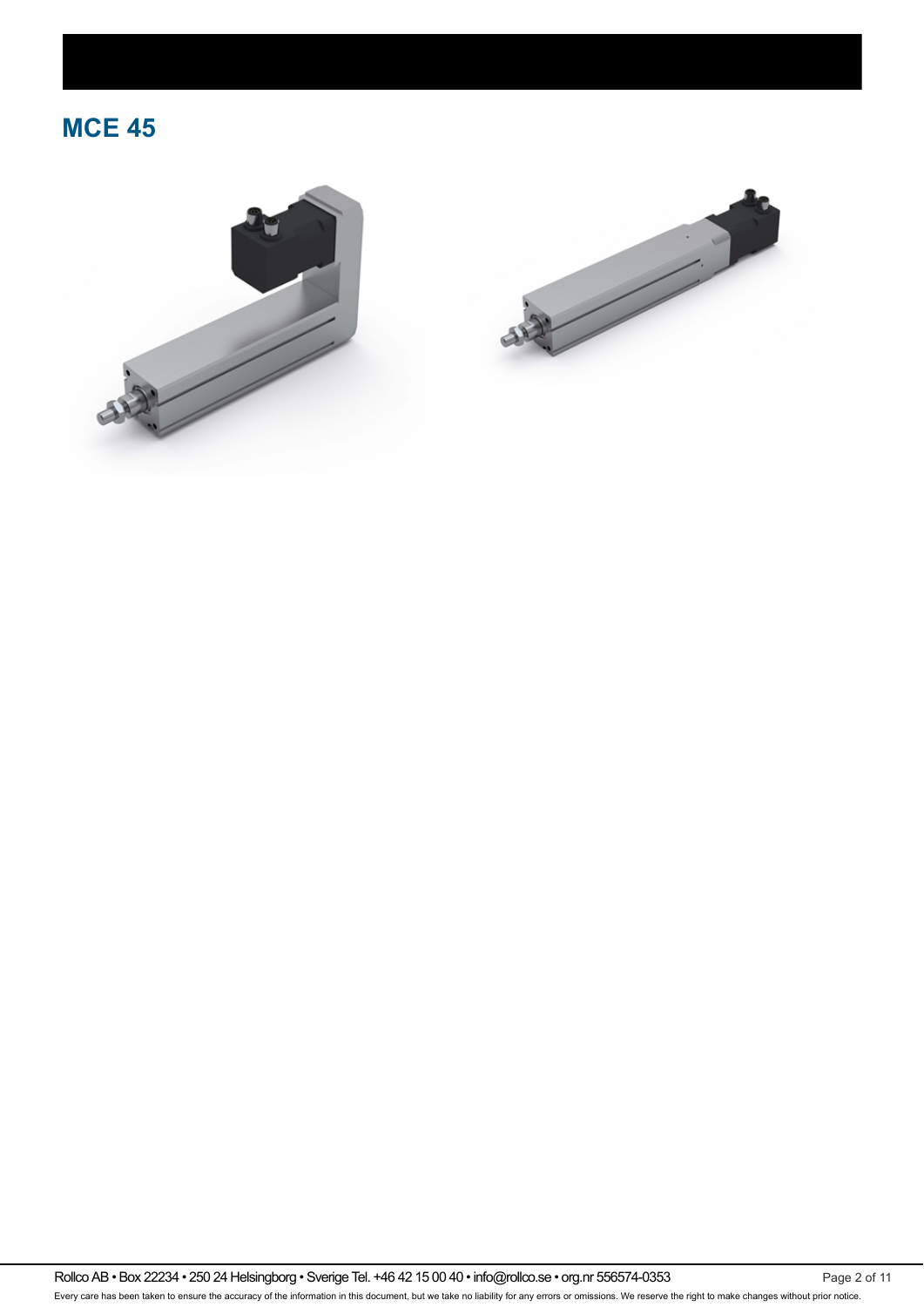# **Variant Data**

| <b>Designation</b>        | <b>Description</b>                                       | Ball screw (d x l) | <b>Max. Drive Torque</b><br>$M_{p}$ (Nm) | <b>Max. Travel Speed</b><br>Vmax (m/s) | <b>Max. Rotational</b><br>Speed nmax (min <sup>-1</sup> )<br>(rev/min) |
|---------------------------|----------------------------------------------------------|--------------------|------------------------------------------|----------------------------------------|------------------------------------------------------------------------|
| MCE 45 - 10x3             | Without motor                                            | $10x3$ mm          | 0,37                                     | 0,23                                   | 4500                                                                   |
| MCE 45 - 10x10            | Without motor                                            | 10x10 mm           | 1,23                                     | 0,75                                   | 4500                                                                   |
| MCE 45 - VK - 42 - 10x3   | With motor size 42<br>and motor adapter<br>VK.           | 10x3 mm            | $\overline{\phantom{a}}$                 | 0,15                                   | 3000                                                                   |
| MCE 45 - VK - 42 - 10x10  | With motor size 42<br>and motor adapter<br><b>VK</b>     | 10x10 mm           |                                          | 0,49                                   | 2950                                                                   |
| MCE 45 - VK - 56 - 10x3   | With motor size 56<br>and motor adapter<br><b>VK</b>     | $10x3$ mm          |                                          | 0,15                                   | 3000                                                                   |
| MCE 45 - VK - 56 - 10x10  | With motor size 56<br>and motor adapter<br><b>VK</b>     | 10x10 mm           |                                          | 0,50                                   | 3000                                                                   |
| MCE 45 - MSD - 42 - 10x3  | With motor size 42<br>and motor side drive<br><b>MSD</b> | $10x3$ mm          | $\overline{\phantom{a}}$                 | 0,15                                   | 2960                                                                   |
| MCE 45 - MSD - 42 - 10x10 | With motor size 42<br>and motor side drive<br><b>MSD</b> | 10x10 mm           |                                          | 0,48                                   | 2860                                                                   |
| MCE 45 - MSD - 56 - 10x3  | With motor size 56<br>and motor side drive<br><b>MSD</b> | $10x3$ mm          | $\overline{\phantom{0}}$                 | 0,15                                   | 3000                                                                   |
| MCE 45 - MSD - 56 - 10x10 | With motor size 56<br>and motor side drive<br><b>MSD</b> | 10x10 mm           |                                          | 0,50                                   | 3000                                                                   |

Rollco AB • Box 22234 • 250 24 Helsingborg • Sverige Tel. +46 42 15 00 40 • info@rollco.se • org.nr 556574-0353 Page 3 of 11 Every care has been taken to ensure the accuracy of the information in this document, but we take no liability for any errors or omissions. We reserve the right to make changes without prior notice.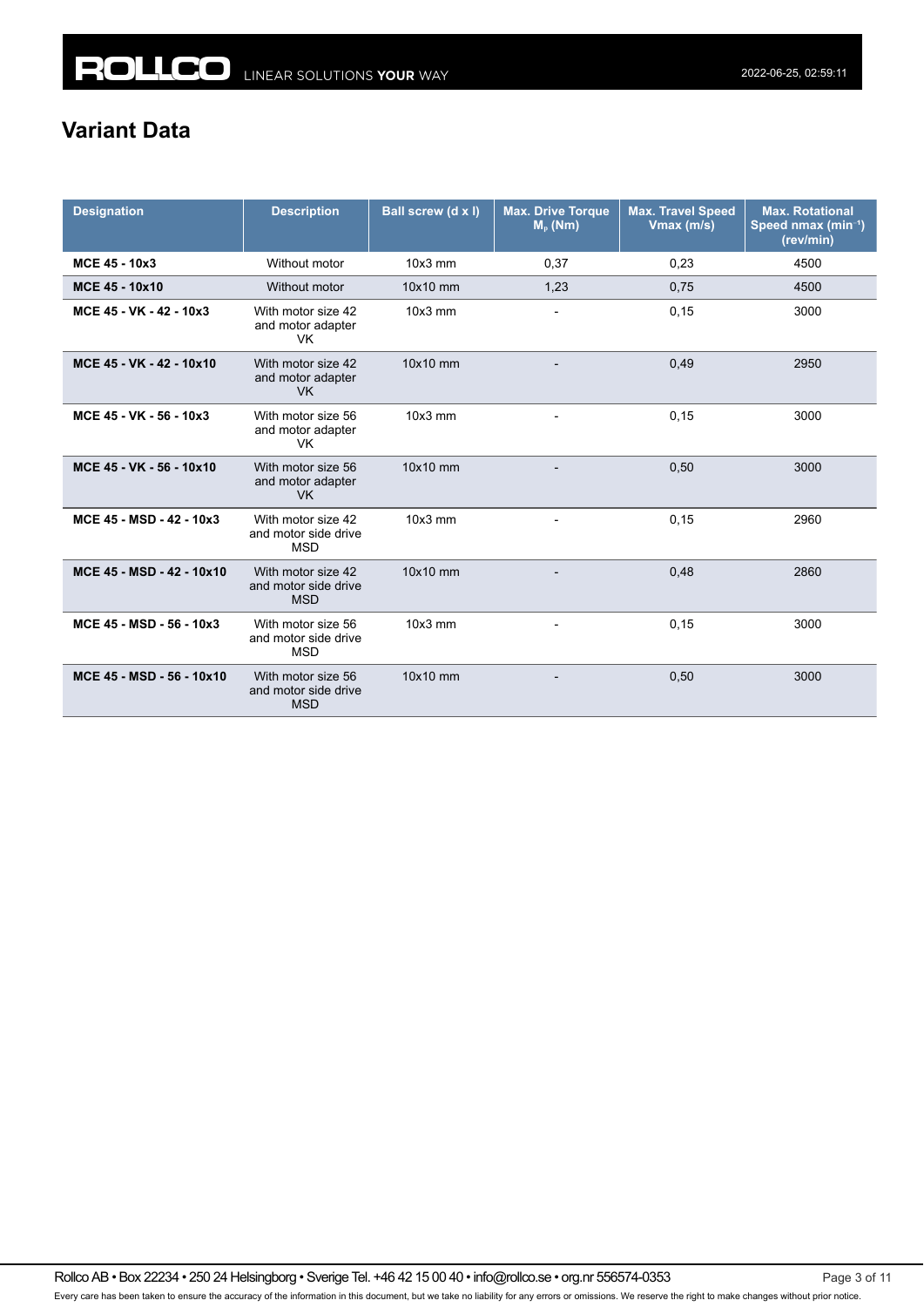| <b>Designation</b>        | <b>No Load Torque</b><br>$M0$ (Nm) | <b>Axial Dynamic</b><br><b>Load Capacity</b><br>Ca(N) | Max. angle of<br>piston rod<br>rotation | Max.<br><b>Repeatability</b><br>(mm) | Max.<br><b>Permissible</b><br><b>Axial Load Fpa</b><br>(N) | <b>Absolute stroke</b>                    |
|---------------------------|------------------------------------|-------------------------------------------------------|-----------------------------------------|--------------------------------------|------------------------------------------------------------|-------------------------------------------|
| MCE 45 - 10x3             | 0,07                               | 3500                                                  | $\leq \pm 1$ °                          | ±0.015                               | 695                                                        | 25, 50, 75, 100,<br>125, 150, 175,<br>200 |
| MCE 45 - 10x10            | 0,09                               | 3200                                                  | $\leq \pm 1$ °                          | ±0.015                               | 695                                                        | 25, 50, 75, 100,<br>125, 150, 175,<br>200 |
| MCE 45 - VK - 42 - 10x3   |                                    | 3500                                                  | $\leq \pm 1$ °                          | ±0.015                               | 465                                                        | 25, 50, 75, 100,<br>125, 150, 175,<br>200 |
| MCE 45 - VK - 42 - 10x10  |                                    | 3200                                                  | $\leq \pm 1$ °                          | ±0.015                               | 135                                                        | 25, 50, 75, 100,<br>125, 150, 175,<br>200 |
| MCE 45 - VK - 56 - 10x3   | $\overline{\phantom{a}}$           | 3500                                                  | $\leq \pm 1$ °                          | ±0.015                               | 695                                                        | 25, 50, 75, 100,<br>125, 150, 175,<br>200 |
| MCE 45 - VK - 56 - 10x10  |                                    | 3200                                                  | $\leq \pm 1$ °                          | ±0.015                               | 580                                                        | 25, 50, 75, 100,<br>125, 150, 175,<br>200 |
| MCE 45 - MSD - 42 - 10x3  |                                    | 3500                                                  | $\leq \pm 1$ $^{\circ}$                 | ±0.015                               | 400                                                        | 25, 50, 75, 100,<br>125, 150, 175,<br>200 |
| MCE 45 - MSD - 42 - 10x10 |                                    | 3200                                                  | $\leq \pm 1$ $^{\circ}$                 | ±0.015                               | 120                                                        | 25, 50, 75, 100,<br>125, 150, 175,<br>200 |
| MCE 45 - MSD - 56 - 10x3  |                                    | 3500                                                  | $\leq \pm 1$ °                          | ±0.015                               | 695                                                        | 25, 50, 75, 100,<br>125, 150, 175,<br>200 |
| MCE 45 - MSD - 56 - 10x10 |                                    | 3200                                                  | $\leq \pm 1$ °                          | ±0.015                               | 450                                                        | 25, 50, 75, 100,<br>125, 150, 175,<br>200 |

**ROLLCO** LINEAR SOLUTIONS YOUR WAY

2022-06-25, 02:59:11

### **Variant Data**

| <b>Designation</b>        | <b>Max. Permissible</b><br><b>Payload Horizontal</b><br>mph (kg) | <b>Max. Permissible</b><br><b>Payload Vertical</b><br>mpv (kg) | <b>Max. Permissible</b><br><b>Radial Load on</b><br>Shaft Fpr (N) | <b>Motor type</b>        | Motor size (mm) |
|---------------------------|------------------------------------------------------------------|----------------------------------------------------------------|-------------------------------------------------------------------|--------------------------|-----------------|
| MCE 45 - 10x3             | 233                                                              | 58                                                             | 100                                                               | $\overline{\phantom{0}}$ |                 |
| MCE 45 - 10x10            | 233                                                              | 58                                                             | 100                                                               |                          |                 |
| MCE 45 - VK - 42 - 10x3   | 156                                                              | 39                                                             | $\overline{\phantom{a}}$                                          | Stepper                  | 42              |
| MCE 45 - VK - 42 - 10x10  | 21                                                               | 11                                                             | -                                                                 | Stepper                  | 42              |
| MCE 45 - VK - 56 - 10x3   | 233                                                              | 58                                                             | $\overline{\phantom{0}}$                                          | Stepper                  | 56              |
| MCE 45 - VK - 56 - 10x10  | 133                                                              | 49                                                             | -                                                                 | Stepper                  | 56              |
| MCE 45 - MSD - 42 - 10x3  | 134                                                              | 33                                                             | $\overline{\phantom{0}}$                                          | <b>Stepper</b>           | 42              |
| MCE 45 - MSD - 42 - 10x10 | 20                                                               | 10                                                             | $\overline{\phantom{a}}$                                          | Stepper                  | 42              |
| MCE 45 - MSD - 56 - 10x3  | 233                                                              | 58                                                             | $\overline{\phantom{a}}$                                          | Stepper                  | 56              |
| MCE 45 - MSD - 56 - 10x10 | 133                                                              | 38                                                             | $\overline{\phantom{a}}$                                          | Stepper                  | 56              |

Rollco AB • Box 22234 • 250 24 Helsingborg • Sverige Tel. +46 42 15 00 40 • info@rollco.se • org.nr 556574-0353 Page 4 of 11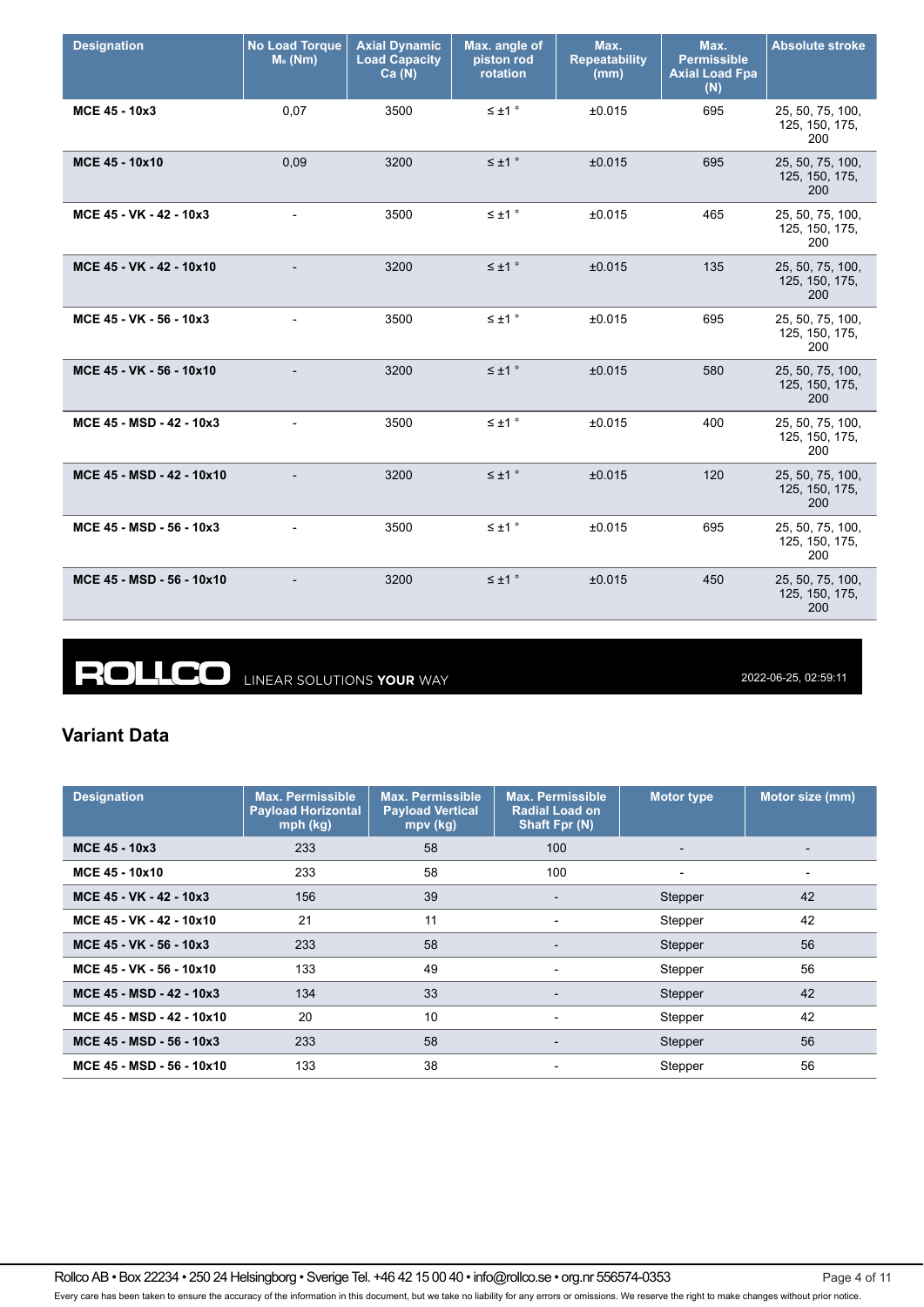# **Dimensions**



#### MCE with motor adapter VK



### MCE with motor adapter VK



Rollco AB • Box 22234 • 250 24 Helsingborg • Sverige Tel. +46 42 15 00 40 • info@rollco.se • org.nr 556574-0353 Page 5 of 11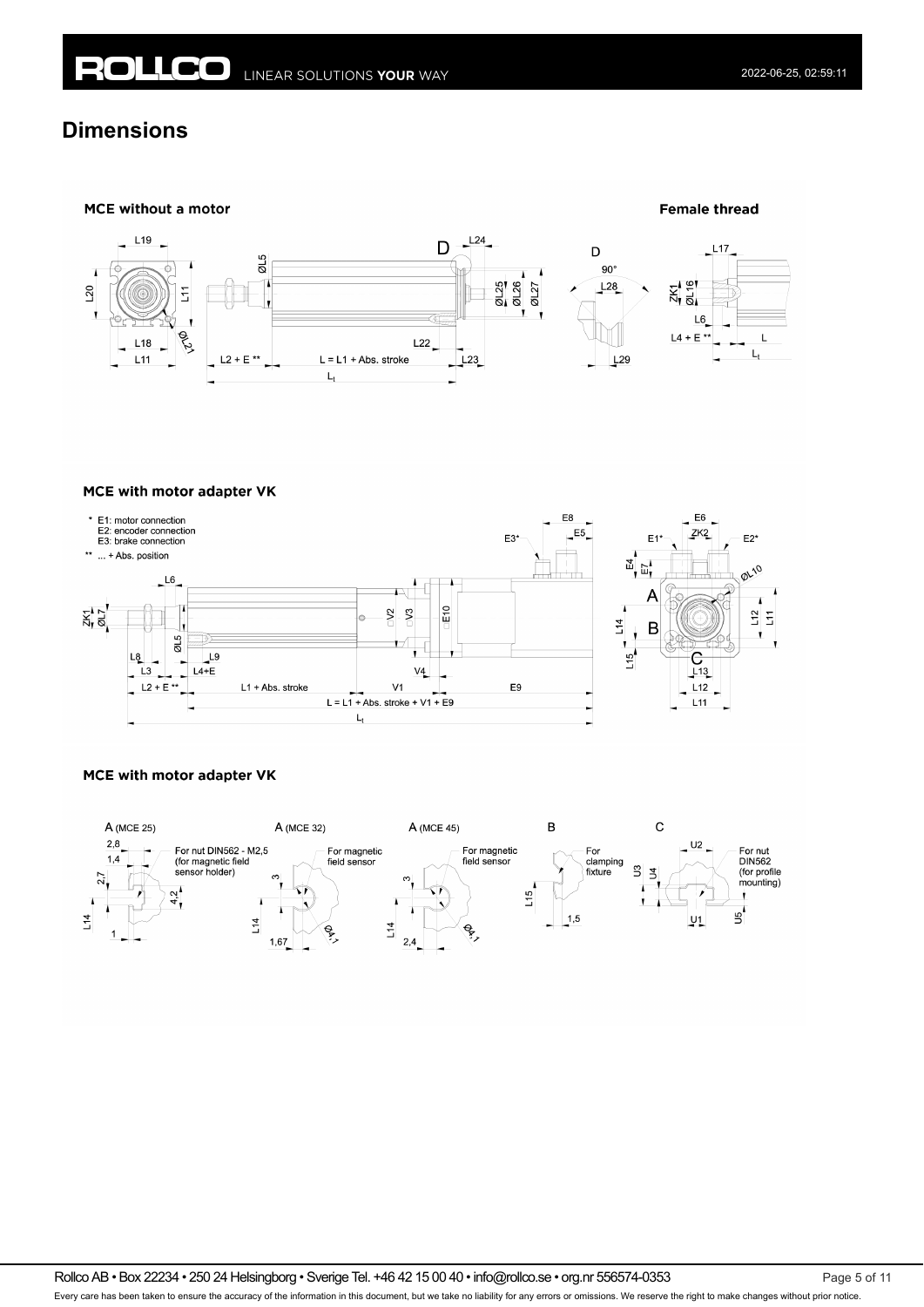# **Dimensions**

### MCE with motor side drive MSD





| <b>Designation</b>        | L1 | L2 | L3 | L4 | L5     | L6             | L7                            | L8 | ZK <sub>1</sub> |
|---------------------------|----|----|----|----|--------|----------------|-------------------------------|----|-----------------|
| MCE 45 - 10x3             | 80 | 38 | 22 | 16 | Ø 18   | $\overline{7}$ | $Ø$ M <sub>10</sub> x<br>1.25 | 5  | 16              |
| MCE 45 - 10x10            | 80 | 38 | 22 | 16 | $Ø$ 18 | $\overline{7}$ | $Ø$ M <sub>10</sub> x<br>1.25 | 5  | 16              |
| MCE 45 - VK - 42 - 10x3   | 80 | 38 | 22 | 16 | Ø 18   | 7              | $Ø$ M <sub>10</sub> x<br>1.25 | 5  | 16              |
| MCE 45 - VK - 42 - 10x10  | 80 | 38 | 22 | 16 | Ø 18   | $\overline{7}$ | $Ø$ M <sub>10</sub> x<br>1.25 | 5  | 16              |
| MCE 45 - VK - 56 - 10x3   | 80 | 38 | 22 | 16 | Ø 18   | $\overline{7}$ | $Ø$ M <sub>10</sub> x<br>1.25 | 5  | 16              |
| MCE 45 - VK - 56 - 10x10  | 80 | 38 | 22 | 16 | $Ø$ 18 | $\overline{7}$ | $Ø$ M <sub>10</sub> x<br>1.25 | 5  | 16              |
| MCE 45 - MSD - 42 - 10x3  | 80 | 38 | 22 | 16 | Ø 18   | $\overline{7}$ | $Ø$ M <sub>10</sub> x<br>1.25 | 5  | 16              |
| MCE 45 - MSD - 42 - 10x10 | 80 | 38 | 22 | 16 | $Ø$ 18 | $\overline{7}$ | $Ø$ M <sub>10</sub> x<br>1.25 | 5  | 16              |
| MCE 45 - MSD - 56 - 10x3  | 80 | 38 | 22 | 16 | Ø 18   | $\overline{7}$ | $Ø$ M <sub>10</sub> x<br>1.25 | 5  | 16              |
| MCE 45 - MSD - 56 - 10x10 | 80 | 38 | 22 | 16 | $Ø$ 18 | $\overline{7}$ | $Ø$ M <sub>10</sub> x<br>1.25 | 5  | 16              |

Rollco AB • Box 22234 • 250 24 Helsingborg • Sverige Tel. +46 42 15 00 40 • info@rollco.se • org.nr 556574-0353 Page 6 of 11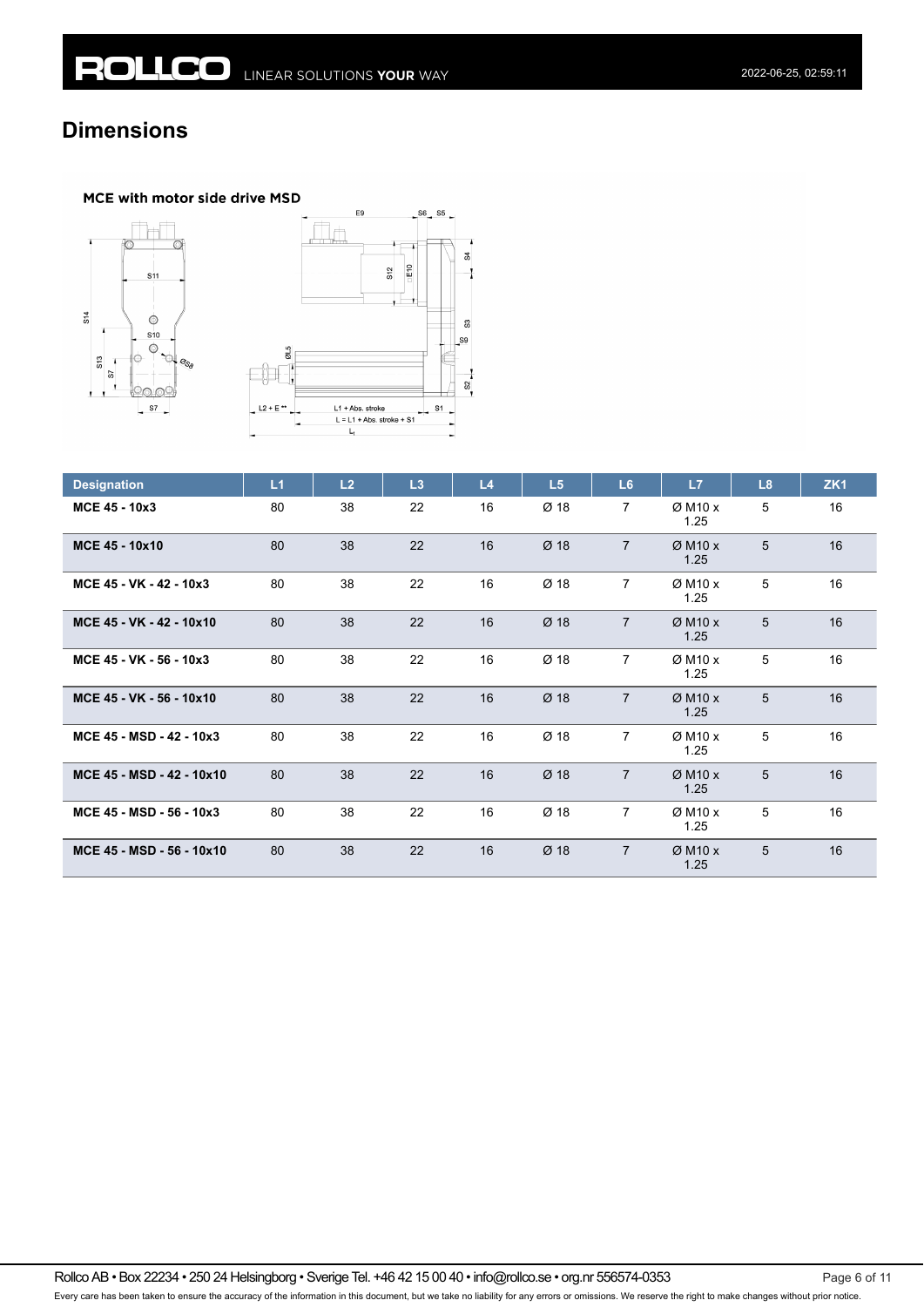| <b>Designation</b>                  | ZK <sub>2</sub> | V <sub>1</sub>           | V <sub>2</sub>           | V3                       | V <sub>4</sub>           | L9 | L10  | L11 | L12 | L13 |
|-------------------------------------|-----------------|--------------------------|--------------------------|--------------------------|--------------------------|----|------|-----|-----|-----|
| MCE 45 - 10x3                       | 17              | $\blacksquare$           |                          | $\blacksquare$           | $\overline{\phantom{a}}$ | 12 | ØM6  | 45  | 32  | 20  |
| MCE 45 - 10x10                      | 17              | $\overline{\phantom{0}}$ | $\overline{\phantom{0}}$ | $\overline{\phantom{a}}$ | $\overline{\phantom{a}}$ | 12 | ØM6  | 45  | 32  | 20  |
| MCE 45 - VK - 42 -<br>10x3          | 17              | 42                       | 44,50                    | 44,50                    | 0                        | 12 | ØM6  | 45  | 32  | 20  |
| MCE 45 - VK - 42 -<br>10x10         | 17              | 42                       | 44,50                    | 44,50                    | $\mathbf 0$              | 12 | ØM6  | 45  | 32  | 20  |
| MCE 45 - VK - 56 -<br>10x3          | 17              | 46                       | 44,50                    | 56,40                    | 9,50                     | 12 | ØM6  | 45  | 32  | 20  |
| MCE 45 - VK - 56 -<br>10x10         | 17              | 46                       | 44,50                    | 56,40                    | 9,50                     | 12 | ØM6  | 45  | 32  | 20  |
| <b>MCE 45 - MSD - 42 -</b><br>10x3  | 17              | 42                       | 44,50                    | 44,50                    | 0                        | 12 | Ø M6 | 45  | 32  | 20  |
| <b>MCE 45 - MSD - 42 -</b><br>10x10 | 17              | 42                       | 44,50                    | 44,50                    | $\mathbf 0$              | 12 | ØM6  | 45  | 32  | 20  |
| MCE 45 - MSD - 56 -<br>10x3         | 17              | 46                       | 44,50                    | 56,40                    | 9,50                     | 12 | Ø M6 | 45  | 32  | 20  |
| <b>MCE 45 - MSD - 56 -</b><br>10x10 | 17              | 46                       | 44,50                    | 56,40                    | 9,50                     | 12 | ØM6  | 45  | 32  | 20  |

**ROLLCO** LINEAR SOLUTIONS YOUR WAY

2022-06-25, 02:59:11

## **Dimensions**

| <b>Designation</b>                  | L14   | L15  | L <sub>16</sub> | L17 | L18 | L <sub>19</sub> | L20 | L21 | L22 | L23 |
|-------------------------------------|-------|------|-----------------|-----|-----|-----------------|-----|-----|-----|-----|
| MCE 45 - 10x3                       | 30,50 | 4,40 | ØM6             | 12  | 34  | 34              | 34  | ØM4 | 10  | 16  |
| MCE 45 - 10x10                      | 30,50 | 4,40 | ØM6             | 12  | 34  | 34              | 34  | ØM4 | 10  | 16  |
| MCE 45 - VK - 42 -<br>10x3          | 30,50 | 4,40 | ØM6             | 12  | 34  | 34              | 34  | ØM4 | 10  | 16  |
| MCE 45 - VK - 42 -<br>10x10         | 30,50 | 4,40 | ØM6             | 12  | 34  | 34              | 34  | ØM4 | 10  | 16  |
| MCE 45 - VK - 56 -<br>10x3          | 30,50 | 4,40 | ØM6             | 12  | 34  | 34              | 34  | ØM4 | 10  | 16  |
| MCE 45 - VK - 56 -<br>10x10         | 30,50 | 4,40 | ØM6             | 12  | 34  | 34              | 34  | ØM4 | 10  | 16  |
| <b>MCE 45 - MSD - 42 -</b><br>10x3  | 30,50 | 4,40 | ØM6             | 12  | 34  | 34              | 34  | ØM4 | 10  | 16  |
| <b>MCE 45 - MSD - 42 -</b><br>10x10 | 30,50 | 4,40 | ØM6             | 12  | 34  | 34              | 34  | ØM4 | 10  | 16  |
| MCE 45 - MSD - 56 -<br>10x3         | 30,50 | 4,40 | ØM6             | 12  | 34  | 34              | 34  | ØM4 | 10  | 16  |
| MCE 45 - MSD - 56 -<br>10x10        | 30,50 | 4,40 | ØM6             | 12  | 34  | 34              | 34  | ØM4 | 10  | 16  |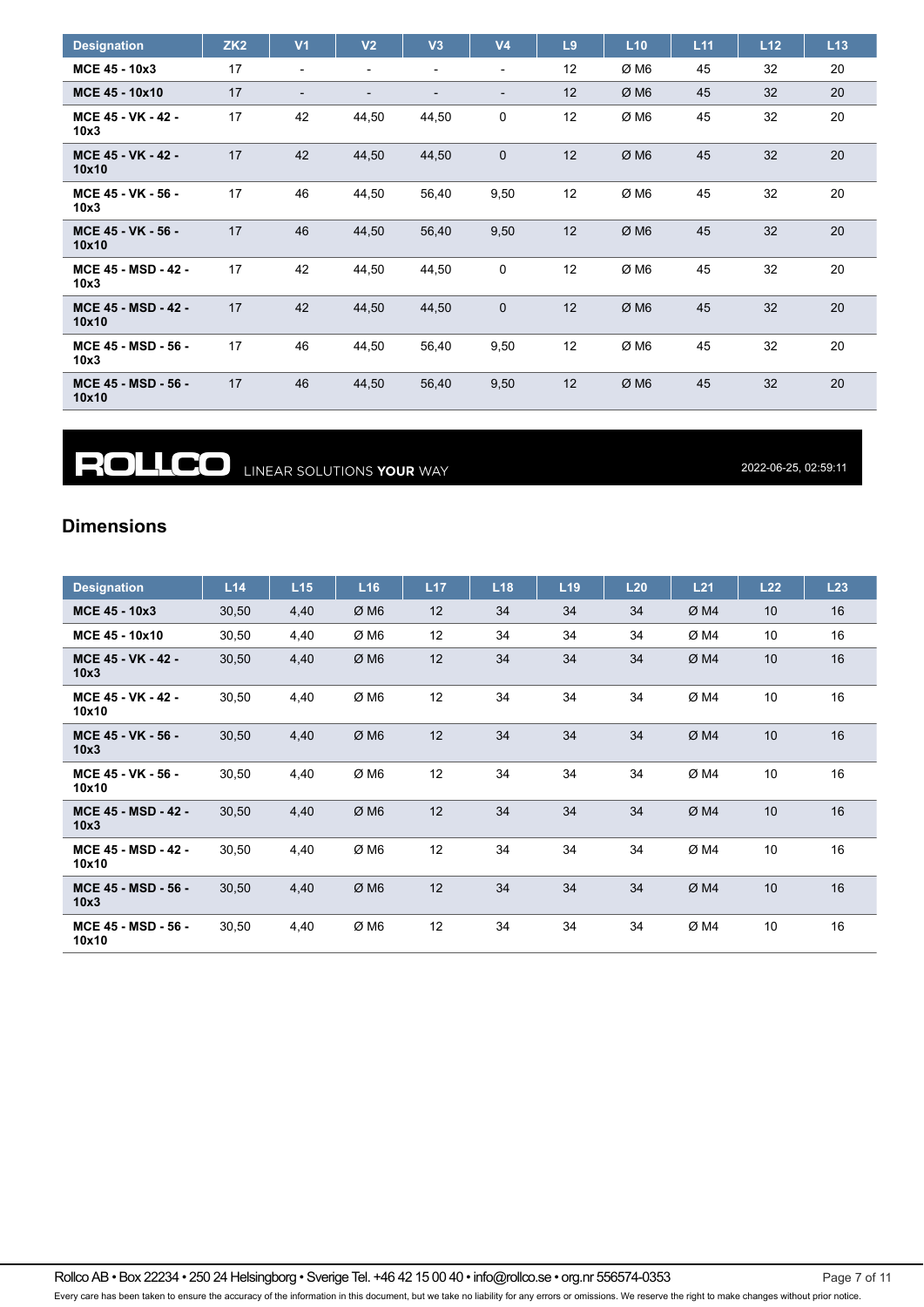| <b>Designation</b>                  | L24 | L25                  | L26    | L27         | L28  | L29  | U <sub>1</sub> | U <sub>2</sub> | U3   | U <sub>4</sub> |
|-------------------------------------|-----|----------------------|--------|-------------|------|------|----------------|----------------|------|----------------|
| MCE 45 - 10x3                       | 8   | Ø8(h7)               | Ø 31.6 | Ø 34 (h7)   | 4,50 | 2,30 | 4,20           | 7,50           | 4,70 | 2,50           |
| MCE 45 - 10x10                      | 8   | $\varnothing$ 8 (h7) | Ø 31.6 | $Ø$ 34 (h7) | 4,50 | 2,30 | 4,20           | 7,50           | 4,70 | 2,50           |
| MCE 45 - VK - 42 -<br>10x3          | 8   | Ø8(h7)               | Ø 31.6 | Ø 34 (h7)   | 4,50 | 2,30 | 4,20           | 7,50           | 4,70 | 2,50           |
| MCE 45 - VK - 42 -<br>10x10         | 8   | $\varnothing$ 8 (h7) | Ø 31.6 | $Ø$ 34 (h7) | 4,50 | 2,30 | 4,20           | 7,50           | 4,70 | 2,50           |
| MCE 45 - VK - 56 -<br>10x3          | 8   | $\varnothing$ 8 (h7) | Ø 31.6 | Ø 34 (h7)   | 4,50 | 2,30 | 4,20           | 7,50           | 4,70 | 2,50           |
| MCE 45 - VK - 56 -<br>10x10         | 8   | $\varnothing$ 8 (h7) | Ø 31.6 | $Ø$ 34 (h7) | 4,50 | 2,30 | 4,20           | 7,50           | 4,70 | 2,50           |
| <b>MCE 45 - MSD - 42 -</b><br>10x3  | 8   | Ø8(h7)               | Ø 31.6 | Ø 34 (h7)   | 4,50 | 2,30 | 4,20           | 7,50           | 4,70 | 2,50           |
| <b>MCE 45 - MSD - 42 -</b><br>10x10 | 8   | Ø8(h7)               | Ø 31.6 | $Ø$ 34 (h7) | 4,50 | 2,30 | 4,20           | 7,50           | 4,70 | 2,50           |
| MCE 45 - MSD - 56 -<br>10x3         | 8   | Ø8(h7)               | Ø 31.6 | Ø 34 (h7)   | 4,50 | 2,30 | 4,20           | 7,50           | 4,70 | 2,50           |
| MCE 45 - MSD - 56 -<br>10x10        | 8   | Ø8(h7)               | Ø 31.6 | Ø 34 (h7)   | 4,50 | 2,30 | 4,20           | 7,50           | 4,70 | 2,50           |

| <b>Designation</b>                  | U <sub>5</sub> | S <sub>1</sub> | S <sub>2</sub> | S3                           | <b>S4</b> | S <sub>5</sub>           | S <sub>6</sub>               | <b>S7</b>                | S <sub>8</sub> | S <sub>9</sub> |
|-------------------------------------|----------------|----------------|----------------|------------------------------|-----------|--------------------------|------------------------------|--------------------------|----------------|----------------|
| MCE 45 - 10x3                       | 1,20           | -              | -              | $\overline{\phantom{0}}$     | -         | $\overline{\phantom{a}}$ | $\blacksquare$               | $\blacksquare$           | ۰              |                |
| MCE 45 - 10x10                      | 1,20           |                | -              | $\qquad \qquad \blacksquare$ | -         | $\overline{\phantom{a}}$ | $\qquad \qquad \blacksquare$ | $\overline{\phantom{a}}$ |                | -              |
| MCE 45 - VK - 42 -<br>10x3          | 1,20           | 27,50          | 22,50          | 81                           | 24,75     | 24,50                    | 6,50                         | 32                       | Ø M6           | 7              |
| MCE 45 - VK - 42 -<br>10x10         | 1,20           | 27,50          | 22,50          | 81                           | 24,75     | 24,50                    | 6,50                         | 32                       | ØM6            | $\overline{7}$ |
| MCE 45 - VK - 56 -<br>10x3          | 1,20           | 27,50          | 22,50          | 88,50                        | 33,25     | 24,50                    | 6                            | 32                       | ØM6            | 7              |
| MCE 45 - VK - 56 -<br>10x10         | 1,20           | 27,50          | 22,50          | 88,50                        | 33,25     | 24,50                    | $6\phantom{1}$               | 32                       | ØM6            | $\overline{7}$ |
| <b>MCE 45 - MSD - 42 -</b><br>10x3  | 1,20           | 27,50          | 22,50          | 81                           | 24,75     | 24,50                    | 6,50                         | 32                       | ØM6            | $\overline{7}$ |
| <b>MCE 45 - MSD - 42 -</b><br>10x10 | 1,20           | 27,50          | 22,50          | 81                           | 24,75     | 24,50                    | 6,50                         | 32                       | ØM6            | $\overline{7}$ |
| MCE 45 - MSD - 56 -<br>10x3         | 1,20           | 27,50          | 22,50          | 88,50                        | 33,25     | 24,50                    | 6                            | 32                       | ØM6            | $\overline{7}$ |
| MCE 45 - MSD - 56 -<br>10x10        | 1,20           | 27,50          | 22,50          | 88,50                        | 33,25     | 24,50                    | $6\phantom{1}$               | 32                       | ØM6            | $\overline{7}$ |

| <b>Designation</b>          | <b>S10</b>               | <b>S11</b>               | <b>S12</b>               | <b>S13</b>               | <b>S14</b>     | E1                                            | E <sub>2</sub>           | E <sub>3</sub>                    | E <sub>4</sub>           | E <sub>5</sub>           |
|-----------------------------|--------------------------|--------------------------|--------------------------|--------------------------|----------------|-----------------------------------------------|--------------------------|-----------------------------------|--------------------------|--------------------------|
| MCE 45 - 10x3               | $\overline{\phantom{0}}$ | $\overline{\phantom{0}}$ | -                        | $\overline{\phantom{a}}$ | -              | ۰                                             | $\overline{\phantom{a}}$ | $\overline{\phantom{0}}$          | $\overline{\phantom{0}}$ | $\overline{\phantom{a}}$ |
| MCE 45 - 10x10              | $\overline{\phantom{0}}$ | $\overline{\phantom{0}}$ | $\overline{\phantom{0}}$ | $\overline{\phantom{a}}$ | $\blacksquare$ | $\blacksquare$                                | -                        | $\overline{\phantom{a}}$          | $\overline{\phantom{0}}$ | $\overline{\phantom{0}}$ |
| MCE 45 - VK - 42 -<br>10x3  | 44.50                    | 44.50                    | 46                       | 0                        | 128.25         | M <sub>12</sub> 5-pole M <sub>12</sub> 8-pole |                          | — (with<br>brake: M8<br>3-pole)   | $14 \pm 1$               | $14 \pm 0.3$             |
| MCE 45 - VK - 42 -<br>10x10 | 44,50                    | 44,50                    | 46                       | $\mathbf{0}$             | 128.25         | M <sub>12</sub> 5-pole M <sub>12</sub> 8-pole |                          | $-$ (with<br>brake: M8<br>3-pole) | $14 \pm 1$               | $14 \pm 0.3$             |

Rollco AB • Box 22234 • 250 24 Helsingborg • Sverige Tel. +46 42 15 00 40 • info@rollco.se • org.nr 556574-0353 Page 8 of 11 Every care has been taken to ensure the accuracy of the information in this document, but we take no liability for any errors or omissions. We reserve the right to make changes without prior notice.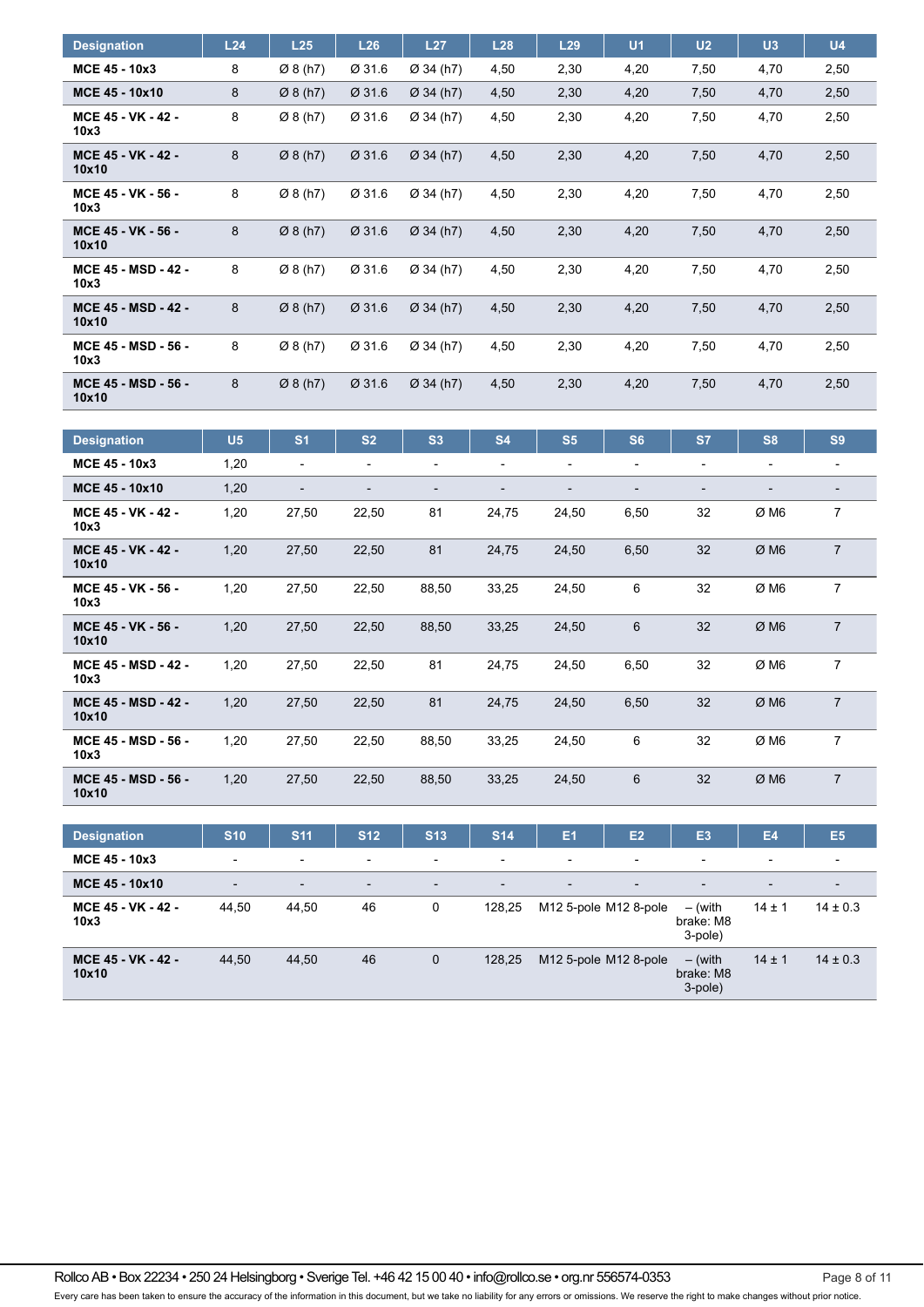## **Dimensions**

| <b>Designation</b>                  | <b>S10</b> | <b>S11</b> | <b>S12</b> | <b>S13</b>   | <b>S14</b> | E <sub>1</sub> | E2                                            | E <sub>3</sub>                    | <b>E4</b>  | E <sub>5</sub> |
|-------------------------------------|------------|------------|------------|--------------|------------|----------------|-----------------------------------------------|-----------------------------------|------------|----------------|
| MCE 45 - VK - 56 -<br>10x3          | 44,50      | 59,50      | 59,50      | 64,50        | 144,25     |                | M <sub>12</sub> 5-pole M <sub>12</sub> 8-pole | $-$ (with<br>brake: M8<br>3-pole) | $14 \pm 1$ | $13.4 \pm 0.3$ |
| MCE 45 - VK - 56 -<br>10x10         | 44,50      | 59,50      | 59,50      | 64,50        | 144,25     |                | M12 5-pole M12 8-pole                         | $-$ (with<br>brake: M8<br>3-pole) | $14 \pm 1$ | $13.4 \pm 0.3$ |
| <b>MCE 45 - MSD - 42 -</b><br>10x3  | 44.50      | 44,50      | 46         | 0            | 128,25     |                | M12 5-pole M12 8-pole                         | $-$ (with<br>brake: M8<br>3-pole) | $14 \pm 1$ | $14 \pm 0.3$   |
| <b>MCE 45 - MSD - 42 -</b><br>10x10 | 44,50      | 44,50      | 46         | $\mathbf{0}$ | 128,25     |                | M12 5-pole M12 8-pole                         | $-$ (with<br>brake: M8<br>3-pole) | $14 \pm 1$ | $14 \pm 0.3$   |
| MCE 45 - MSD - 56 -<br>10x3         | 44.50      | 59,50      | 59,50      | 64,50        | 144,25     |                | M <sub>12</sub> 5-pole M <sub>12</sub> 8-pole | $-$ (with<br>brake: M8<br>3-pole) | $14 \pm 1$ | $13.4 \pm 0.3$ |
| MCE 45 - MSD - 56 -<br>10x10        | 44,50      | 59,50      | 59,50      | 64,50        | 144,25     |                | M12 5-pole M12 8-pole                         | $-$ (with<br>brake: M8<br>3-pole) | $14 \pm 1$ | $13.4 \pm 0.3$ |

| <b>Designation</b>        | E <sub>6</sub> | E7                           | E <sub>8</sub>                    | E <sub>9</sub>                               | E <sub>10</sub> |
|---------------------------|----------------|------------------------------|-----------------------------------|----------------------------------------------|-----------------|
| MCE 45 - 10x3             | $\blacksquare$ | $\overline{\phantom{0}}$     | $\overline{\phantom{a}}$          | $\overline{\phantom{a}}$                     | -               |
| MCE 45 - 10x10            |                |                              |                                   |                                              |                 |
| MCE 45 - VK - 42 - 10x3   | 19,50          | $-$ (with brake: $9 \pm 1$ ) | $-$ (with brake: 27 $\pm$<br>0.3) | 70.4 $\pm$ 1 (with brake:<br>$106.4 \pm 0.3$ | 42,30           |
| MCE 45 - VK - 42 - 10x10  | 19,50          | $-$ (with brake: $9 \pm 1$ ) | $-$ (with brake: 27 $\pm$<br>0.3) | 70.4 $\pm$ 1 (with brake:<br>$106.4 \pm 0.3$ | 42,30           |
| MCE 45 - VK - 56 - 10x3   | 23             | $-$ (with brake: $9 \pm 1$ ) | $-$ (with brake: 12 $\pm$<br>0.3) | $98 \pm 1$ (with brake:<br>$138 \pm 0.3$     | 56,40           |
| MCE 45 - VK - 56 - 10x10  | 23             | $-$ (with brake: $9 \pm 1$ ) | $-$ (with brake: 12 $\pm$<br>0.3) | $98 \pm 1$ (with brake:<br>$138 \pm 0.3$     | 56,40           |
| MCE 45 - MSD - 42 - 10x3  | 19,50          | $-$ (with brake: $9 \pm 1$ ) | $-$ (with brake: 27 $\pm$<br>0.3) | 70.4 $\pm$ 1 (with brake:<br>$106.4 \pm 0.3$ | 42,30           |
| MCE 45 - MSD - 42 - 10x10 | 19,50          | $-$ (with brake: $9 \pm 1$ ) | $-$ (with brake: 27 $\pm$<br>0.3) | 70.4 $\pm$ 1 (with brake:<br>$106.4 \pm 0.3$ | 42,30           |
| MCE 45 - MSD - 56 - 10x3  | 23             | $-$ (with brake: $9 \pm 1$ ) | $-$ (with brake: 12 $\pm$<br>0.3) | $98 \pm 1$ (with brake:<br>$138 \pm 0.3$ )   | 56,40           |
| MCE 45 - MSD - 56 - 10x10 | 23             | $-$ (with brake: $9 \pm 1$ ) | $-$ (with brake: 12 $\pm$<br>0.3) | $98 \pm 1$ (with brake:<br>$138 \pm 0.3$     | 56,40           |

Rollco AB • Box 22234 • 250 24 Helsingborg • Sverige Tel. +46 42 15 00 40 • info@rollco.se • org.nr 556574-0353 Page 9 of 11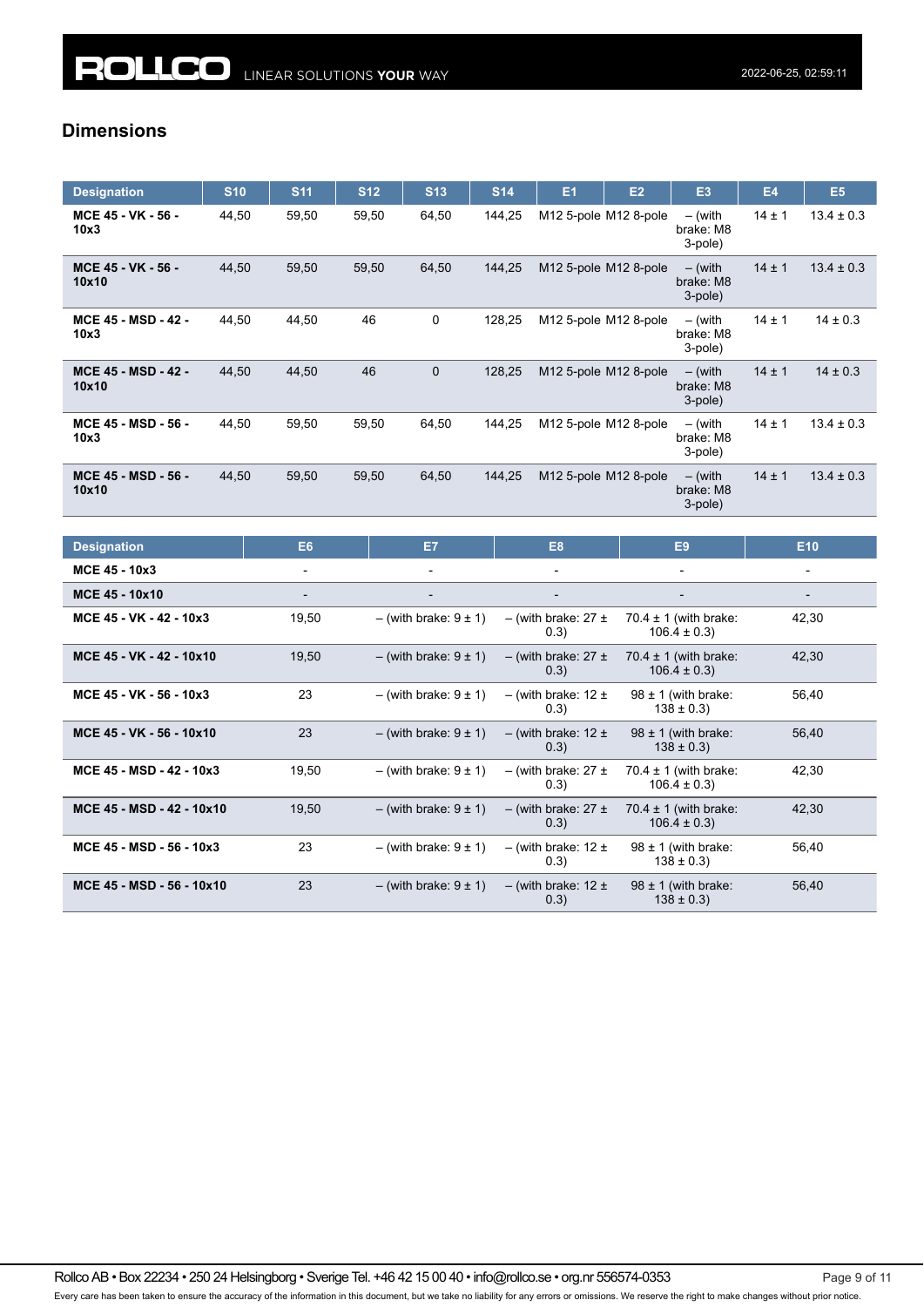# **Mass and mass moment of inertia**

#### Mass and mass moment of inertia

Additional mass of an electric cylinder when combining the motor with the motor adapter VK or the motor side drive MSD

|                    |             |                                                                 | Motor without a brake |                                                     | <b>Motor with a brake</b>                              |                                                     |  |
|--------------------|-------------|-----------------------------------------------------------------|-----------------------|-----------------------------------------------------|--------------------------------------------------------|-----------------------------------------------------|--|
| <b>Designation</b> |             | Mass of the<br>Motor<br>motor and<br>motor adapter<br><b>VK</b> |                       | Mass of the<br>motor and<br>motor side<br>drive MSD | Mass of the<br>motor and<br>motor adapter<br><b>VK</b> | Mass of the<br>motor and<br>motor side<br>drive MSD |  |
|                    | <b>Type</b> | Size $\square$ [mm]                                             | $m_{v_{K+m}}$ [kg]    | $m_{\rm{mso+m}}$ [kg]                               | $m_{v_{K+m}}$ [kg]                                     | $m_{\text{MSD+m}}$ [kg]                             |  |
| <b>MCE 25</b>      | Stepper     | 28                                                              |                       |                                                     | Available soon                                         |                                                     |  |
| <b>MCE 32</b>      | Stepper     | 28                                                              |                       |                                                     | Available soon                                         |                                                     |  |
| <b>MCF 32</b>      | Stepper     | 42                                                              | 0,52                  | 0,62                                                | 0.65                                                   | 0.75                                                |  |
| <b>MCF 45</b>      | Stepper     | 42                                                              | 0,57                  | 0.71                                                | 0.70                                                   | 0.84                                                |  |
| <b>MCE 45</b>      | Stepper     | 56                                                              | 1.31                  | 1.49                                                | 1.50<br>1.68                                           |                                                     |  |

### **Planar moment of inertia**

| <b>Designation</b> | <b>Cylinder profile</b>      |                         |  |
|--------------------|------------------------------|-------------------------|--|
|                    | $I_{\nu}$ [cm <sup>4</sup> ] | $Iz$ [cm <sup>4</sup> ] |  |
| <b>MCE 25</b>      | 2,10                         | 1.98                    |  |
| <b>MCF 32</b>      | 6.42                         | 6,58                    |  |
| <b>MCE 45</b>      | 25.37                        | 25.16                   |  |

### Holding torque of a motor brake

| <b>Motor</b> |                     | Holding torque (brake) [Nm] |  |
|--------------|---------------------|-----------------------------|--|
| <b>Type</b>  | Size $\square$ [mm] |                             |  |
| Stepper      | 28                  | Available soon              |  |
| Stepper      | 42                  | O.4                         |  |
| Stepper      | 56                  | 1.0                         |  |

 $\square$  = Square cross section

| <b>Designation</b>        | <b>Moved Mass (kg)</b> | Mass of the Mini Electric Cylinder<br>mMCE (kg)                                        | <b>Mass moment of inertia JMCE</b>                                                                  |
|---------------------------|------------------------|----------------------------------------------------------------------------------------|-----------------------------------------------------------------------------------------------------|
| MCE 45 - 10x3             | хE                     | $0.20 + 0.0010 \times$ Abs. stroke + 0.0010 0.67 + 0.0043 x Abs. stroke + 0.0010<br>хE | "2.77 + 0.0057 x Abs. stroke +<br>$0.00022 \times E + 0.2280 \times m$ load<br>(10⁻² kg)<br>cm²)"   |
| MCE 45 - 10x10            | $x \in$                | $0.20 + 0.0010$ x Abs. stroke + 0.0010 0.67 + 0.0043 x Abs. stroke + 0.0010<br>x E     | " $3.23 + 0.0081$ x Abs. stroke +<br>$0.00249 \times E + 2.5330 \times m$ load<br>(10⁻² kg<br>cm²)" |
| MCE 45 - VK - 42 - 10x3   |                        | $\blacksquare$                                                                         |                                                                                                     |
| MCE 45 - VK - 42 - 10x10  |                        | ۰.                                                                                     | $\overline{\phantom{a}}$                                                                            |
| MCE 45 - VK - 56 - 10x3   |                        | $\overline{\phantom{0}}$                                                               |                                                                                                     |
| MCE 45 - VK - 56 - 10x10  |                        | $\overline{\phantom{0}}$                                                               |                                                                                                     |
| MCE 45 - MSD - 42 - 10x3  |                        | $\overline{\phantom{0}}$                                                               |                                                                                                     |
| MCE 45 - MSD - 42 - 10x10 |                        |                                                                                        |                                                                                                     |
| MCE 45 - MSD - 56 - 10x3  |                        |                                                                                        |                                                                                                     |
| MCE 45 - MSD - 56 - 10x10 |                        |                                                                                        |                                                                                                     |

Rollco AB • Box 22234 • 250 24 Helsingborg • Sverige Tel. +46 42 15 00 40 • info@rollco.se • org.nr 556574-0353 Page 10 of 11

Every care has been taken to ensure the accuracy of the information in this document, but we take no liability for any errors or omissions. We reserve the right to make changes without prior notice.